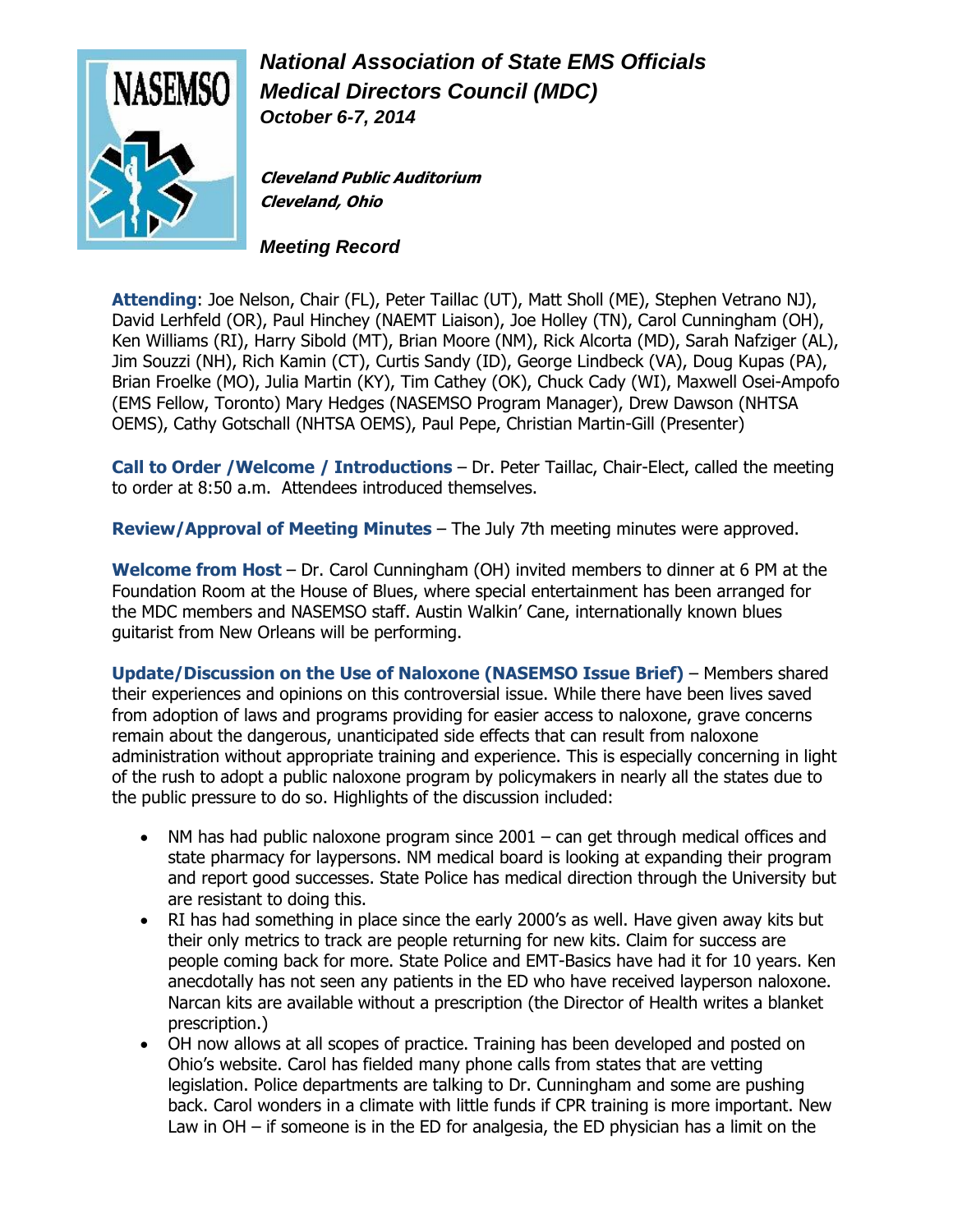number of days/pills they can prescribe. Also removing the pain score from the Press-Gainey scoring.

- CT also expanded to all scopes and have immunity when delivered by lay persons and non-medically trained providers. Legislation was pushed by mental health advocates but has been pushed out very quickly, at the loss of coordination and thoughtfulness and are running into difficulties with getting the medications (lacking relationships with physicians, lack of indemnity for prescribing physicians, etc.)
- Rick Alcorta asked if there is evidence to suggest safety, especially in the situation in which naloxone provided but no EMS response? Carol Cunningham knows of 2 cases of death after provision of naloxone when given by layperson. Some literature discussing no identified deaths in patients receiving lay person Narcan from a county wide medical examiner's office. Issues about this paper discussed.
- Concern expressed about purposeful bypass of state EMS medical directors in the vetting and consideration of these laws.
- Discussion about lobbying groups practicing medicine through legislation.
- Discussion about the value of primary prevention rather than tertiary prevention.
- Discussion about preventing the legislation from affecting scope of practice or medicine and affecting the EMS rules. Also concern about offices of EMS being told to provide training for police and others.
- Discussion about needing data vs. anecdote to drive this conversation. Carol discussed the need for data on outcomes (discusses one case of young girl – Narcan – vomiting and aspiration  $-$  long admission/ventilation  $-$  and this discussed as a success vs. just airway support and transport). Brian Moore notes 500 deaths/year in NM from opioids and does have some data on outcomes. CDC discusses 10,000 saves (but no definition of "save").

**NASEMSO Update** – Jim DeTienne, President, thanked the Council for their work. He urged members to continue to use the strategic work plan as a guide, updating it as necessary. Jim announced that NASEMSO has recently been awarded a comprehensive new project from NHTSA, known as the Performance Measures Project. More will be presented on the new project later in the week. Regarding Community Paramedicine/Mobile Integrated Health programs, Jim asked medical directors to continue working on the EMS medical director oversight component. Discussion followed about cataloguing these activities and creating linkages between states looking to learn more about implementing MIH programs.

**Hot Topics** - The issue that dominated the discussion was the Ebola crisis and the U.S. response. Several members commented on the mixed messages surrounding Ebola, especially around PPE and the guidance vs. the CDC's specific practice. Rick Alcorta commented that the take home message is that EMS has adequate training and equipment, but needs to consider the doffing. EMS should emphasize the CDC checklist and the downstream waste list as well as the donning and doffing practices. Ken Williams noted issues with vendors who have refused to take red bags from PUI patients. Discussion occurred about when to initiate EMD screening. Screening in the ED's recommended but the CDC guidance is to hold on screening at EMD until a case arises in the community. Discussion took place about the US Public Health response to the Ebola crisis in West Africa and the increased response over the past week in particular as an effort to assist in the management. There was further discussion about the risk from a WMD/terrorism standpoint. Rick Alcorta is looking for best practices on donning and doffing. He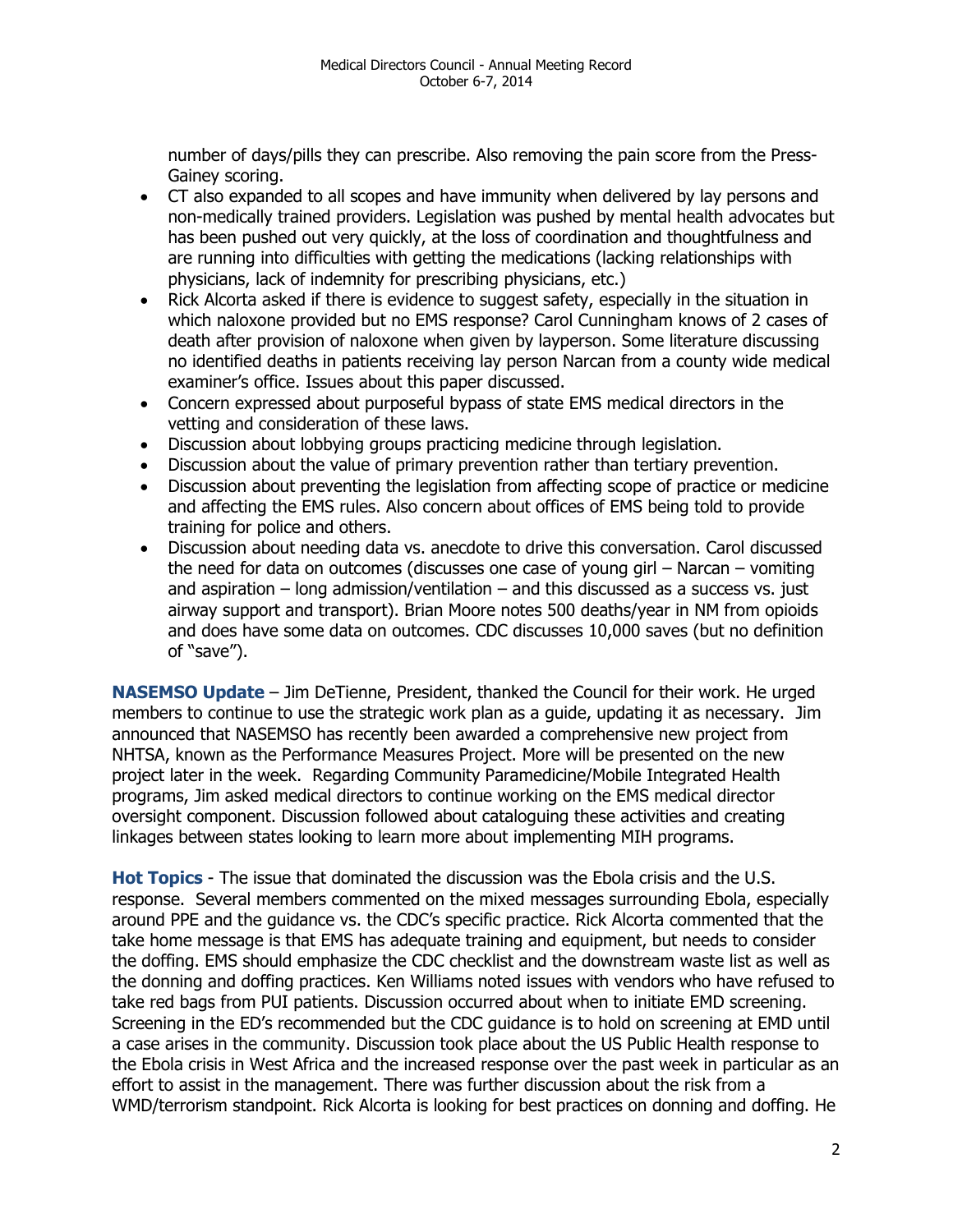has not found the perfect resource yet and is therefore building something at the MD level. He is willing to share it across with the Medical Directors Council.

**NASEMSO National Model EMS Clinical Guidelines** – Drs. Carol Cunningham and Rich Kamin, Co-PIs, announced that the recently completed Model EMS clinical Guidelines have now been posted on the NASEMSO website. The next question is how to update and maintain the guidelines in the future. Dr. Nelson suggested a creating an ad-hoc committee to continue work on the project.

## **Project and Committee Updates:**

- Statewide Implementation of an EBG Project Dr. Matt Sholl reported that the Statewide Implementation of an EBG project that he and Dr. Taillac are leading is starting its third year.
- CoAEMSP Update Peter Taillac (UT), George Hatch, CoAEMSP Executive Director, reported provided an overview of CoAEMSP's work in regard to accrediting paramedic education programs. January  $1<sup>st</sup>$  2014 was the deadline for paramedic programs to be accredited.
- Joint Trauma Committee (Performance Imp. Measures) Dr. David Lehrfeld (OR) serves on the Joint Trauma Committee which is a comprised of members of NASEMSO and the American College of Surgeons–Committee on Trauma. The Performance Improvement Measures project is an effort to define trauma quality control indicators.
- CECBEMS Dr. Joe Holley reported that Liz Sibley will be retiring after 16 years as Executive Director of CECBEMS. Jay Scott will be the new executive director, effective November 7.
- AAP-COPEM Dr. Brian Moore reported that he and Manish Shah submitted a request and were approved by the American Academy of Pediatrics-Committee on Pediatric Emergency Medicine to write a new policy statement on Guidelines on Care of the Pediatric Patient in the Prehospital Setting. ACEP and NAEMSP are involved and NASEMSO MDC will have a chance to endorse this—probably two years from now.

**MDC Meeting at the NAEMSP Meeting** – Dr. Nelson asked members if they wished to continue meeting at the NAEMSP meeting in January or if there was another venue that would be preferred for the mid-year meeting of the council. After extensive discussion, the members voted to continue meeting the Wednesday before the NAEMSP meeting begins.

**Role of State EMS Medical Director** Joint Position Statement – Joe Holley distributed a copy of the current position statement which will reviewed for revision/approval at the upcoming ACEP meeting. He asked members if there were suggestions for edits. Discussion included clarification about the authority of the state medical director as well as adding a preference for board certified in Emergency Medical Services (or Emergency Medicine). Edits were made. Motion passed to present the edited document to the Board of Directors for approval.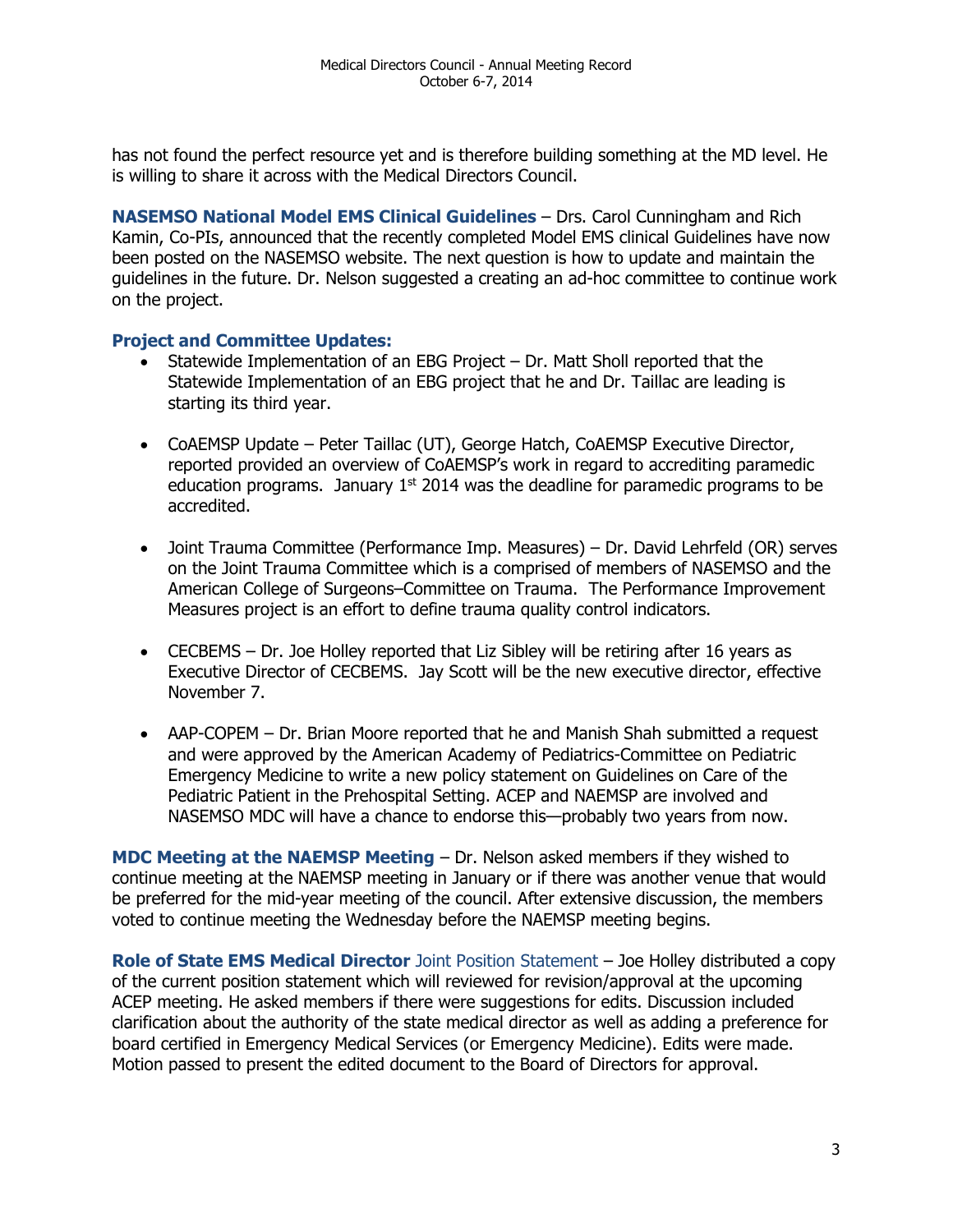**MDC Strategic Plan:** Review of Progress; Suggestions for the Future – Dr. Joe Nelson reviewed the progress made on the 2014 Strategic Plan. Suggestions were made for updating the plan for 2015.

**State Reports** – Due to limited time, Dr. Nelson asked that state reports be limited to highlights from those who wish to report.

Maine – Dr. Sholl said they have begun to mature a state based QI committee and for the first time have been able to determine the state OHCA survival rate (10% all rhythms/22% VF/VT). Next steps will be pushing out various educational efforts surrounding high density CPR/Incident Command for OHCA, documentation as well as engaging with lay people. Also, they are beginning protocol review process, which is exciting this year because of involvement in the PEGASUS project. They are reconciling the differences between Maine protocols and PEGASUS, most notably the spine management changes.

New Jersey – Dr. Vetrano reported that the NJ BLS Subcommittee completed protocol development for skills in the National EMS Education Guidelines, as well as updating protocols for all existing skills. The MICU Advisory Council is working on a High performance CPR protocol and a New Jersey based Resuscitation Academy, which is to supplement previous work with a statewide Termination of Resuscitation protocol. The EMS Council of NJ endorsed the Traffic Incident Management concept and course in hopes it will spur on EMS support for the project in the state.

Oklahoma – Dr. Cathey reported that Oklahoma now has authority to fine EMS agencies up to \$30,000 for agencies that fall too far behind in data submission. Data quality has improved greatly.

Oregon – Dr. Lehrfeld said Oregon greatly increased its uploading of data files after some work by ImageTrend. They hired Josh Legler to assist with data collection. The state's providers are requesting legislation to adopt the interstate compact (REPLICA) and they are seeking other states that are also adopting the legislation.

Maryland – Dr. Alcorta said they are uploading EMS data into the CARES system.

Missouri- Dr. Froelke reported that Missouri passed a statute on community para-medicine and they are now writing rules. Also, he offered to share his experience with response to the Ferguson demonstrations with anyone who is interested.

Pennsylvania – Dr. Kupas said that the new compression only high-performance pit crew CPR protocols took effect July 1 2014 in Pennsylvania. The state's HeartRescue Project also trained over 700,000 people in hands-only bystander CPR. When comparing 2012 CARES survival rates to 2014, there was a 19% relative increase in neurologically intact survivors. When extrapolated to the state, this is approximately 167 additional neurologically intact survivors in 2013.

**Recess until following day** – The meeting recessed at 5:00 PM.

Reconvene -Dr. Joe Nelson, Chair, reconvened the meeting at 8:45 a.m. on October 7<sup>th</sup>.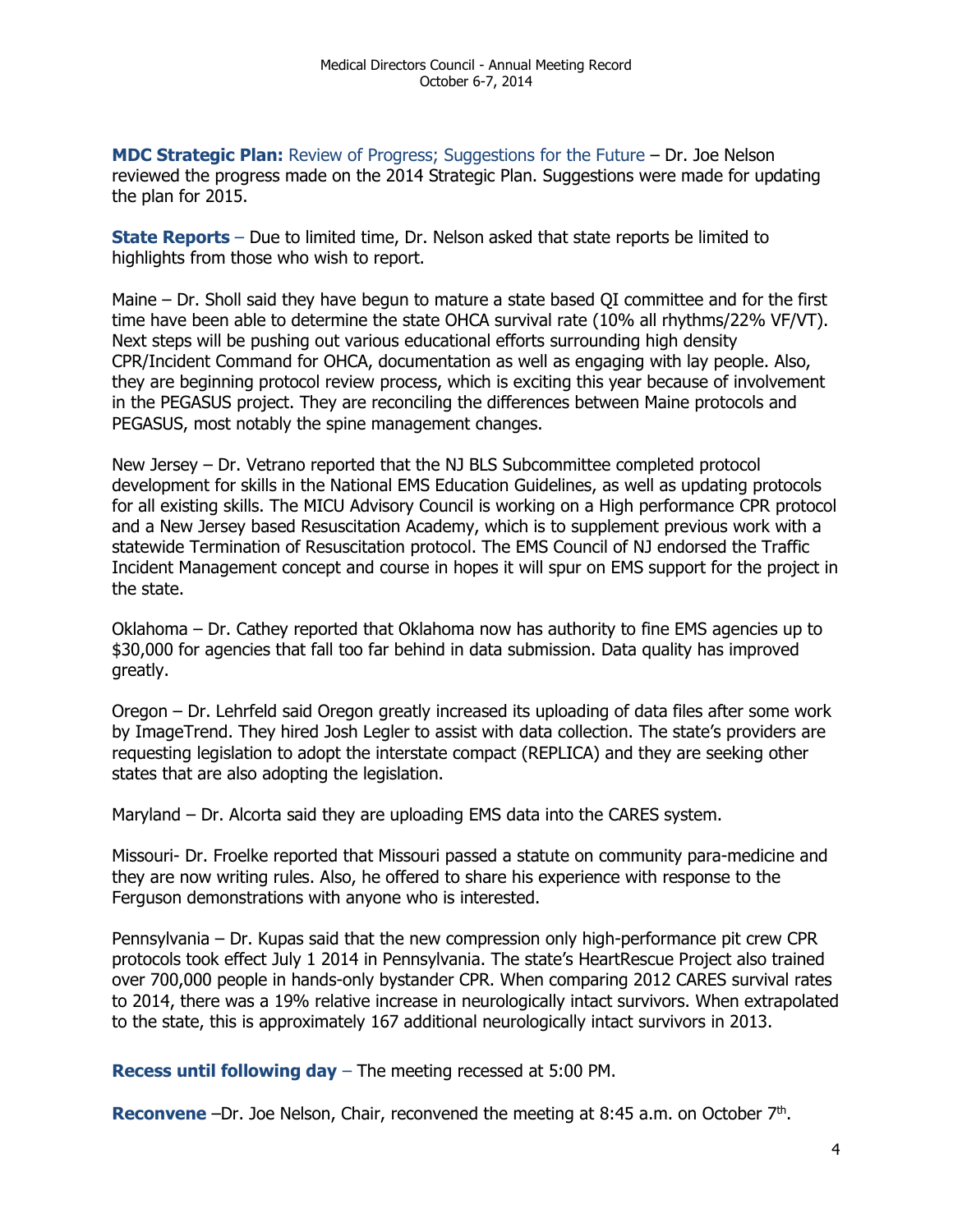**New Members** – Introduction by Colleagues, Questions, Words of Wisdom

- Joe Nelson introduced Steve Vetrano, who was appointed as New Jersey's state medical director during the past year. Joe has known Steve from his involvement with ACEOP.
- Rich Kamin introduced Jim Souzzi, State EMS Medical Director in New Hampshire. Jim was an EMS Fellow in his earlier years.
- Dr. Chris Martin-Gill was introduced. He is the PI for NAEMSP's EBG Strategy Project and will be speaking later today.

**Lessons Learned on the Battlefield: Impact on Prehospital Trauma Care at Home** – Drs. Peter Taillac and Tim Cathey, veterans of the Iraq and Afghanistan wars, discussed how lessons learned by the military have led to improved outcomes for victim of traumatic injuries. Dr. Taillac shared slides from his deployments to Iraq and Afghanistan, where he served sixmonth assignments in the hospitals during the wars. He was stationed in the only hospital in Iraq with an MRI. He commented that the military medics are focused on hemorrhage-control and that airway management is de-emphasized because it is not practical in the field. Dr. Cathey shared slides from his experiences while deployed to both Iraq and Afghanistan as a member of the Air National Guard.

Dr. Richard Kamin presented **Tactical Combat Casualty Care (TCCC)** and **Tactical Emergency Casualty Care (TECC)**, which are based on lessons learned in combat care. TCCC is based on evidence gleaned from an overall young and healthy military combat population and is geared toward the **military**. TECC is Tactical Emergency Casualty Care, evolved from TCCC, but is based on **civilian** care.

**Joint Meeting with State Directors and Educ & Prof Standards (EPS) Council: Implementing the EMS Education Agenda for the Future** – Dan Manz, facilitated this joint meeting with for the purpose of members sharing their state's experience with implementing the new provider levels adopted as part of the EMS Education Agenda. Of particular interest was how the Advanced EMT was being utilized, with several states reporting there not being a need for this level.

## **Federal Partner and Liaison Updates**

- Paul Hinchey, MD, NAEMT, reported on 4 of NAEMT's current initiatives: 1) The EMS Field Bill now has 33 sponsors in the House and was recently introduced in the Senate. It will be reintroduced in 2015. IAFC has some objections, which NAEMT is trying to address with them. 2) EMS Workforce – NAEMT has been working on refining the definitions. 3) NAEMT has sent a letter to FFA in support of the safety recommendations that were issued a few years back, but seem to be stalled. 4) Mobile integrated Healthcare – NAEMT is working to educate providers; they have recently produced a video which is on their website.
- Elizabeth Edgerton, MD, HRSA, EMSC Program, noted that the EMSC program is celebrating its  $30<sup>th</sup>$  year. The Ground Ambulance Equipment List has been updated.